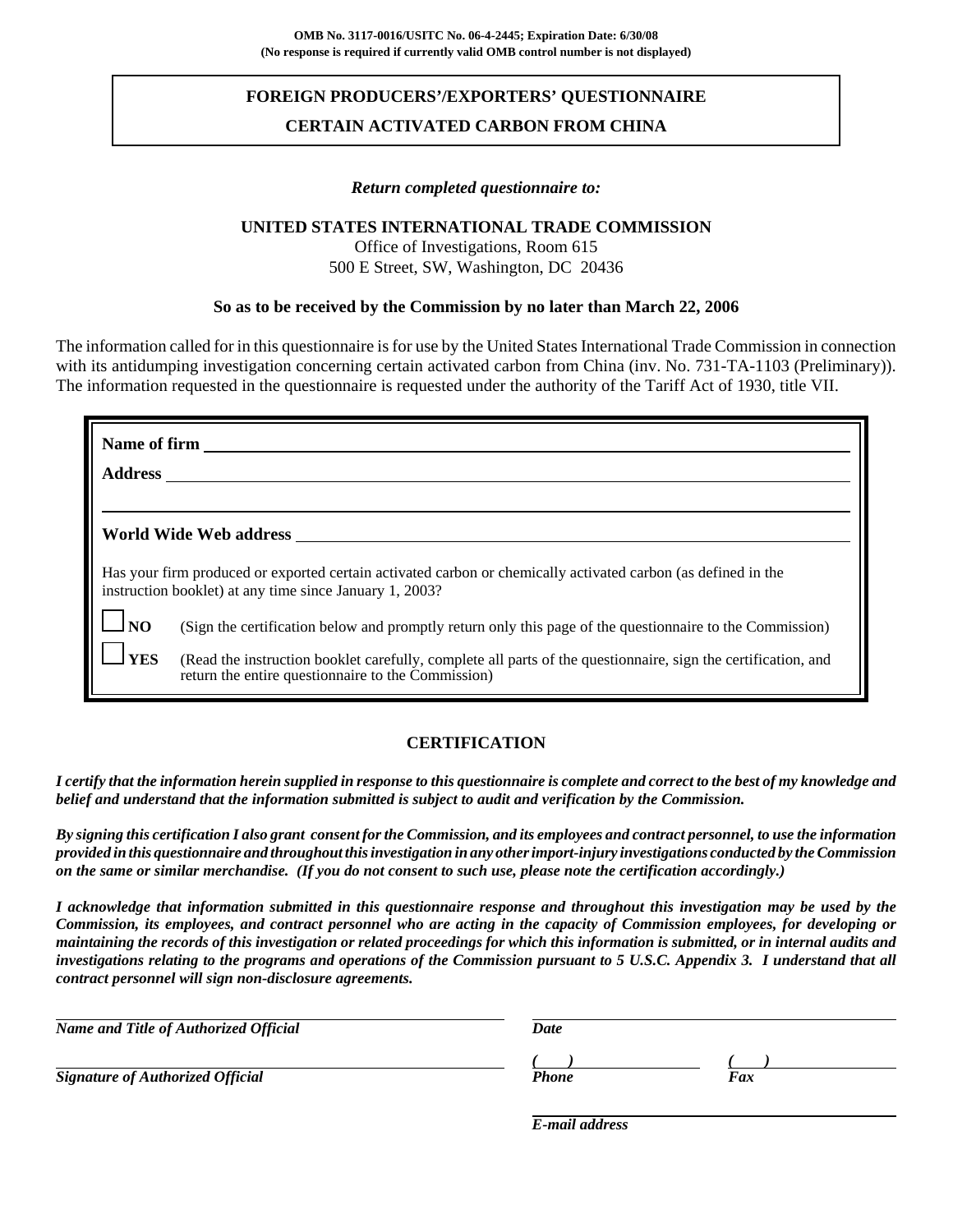# **PART I.--GENERAL QUESTIONS**

The questions in this questionnaire have been reviewed with market participants to ensure that issues of concern are adequately addressed and that data requests are sufficient, meaningful, and as limited as possible. Public reporting burden for this questionnaire is estimated to average 15 hours per response, including the time for reviewing instructions, searching existing data sources, gathering the data needed, and completing and reviewing the questionnaire. Send comments regarding the accuracy of this burden estimate or any other aspect of this collection of information, including suggestions for reducing the burden, to the Office of Investigations, U.S. International Trade Commission, 500 E Street, SW, Washington, DC 20436.

I-1a. Please report below the actual number of hours required and the cost to your firm of preparing the reply to this questionnaire and completing the form.

hours dollars

- I-1b. We are interested in any comments you may have for improving this questionnaire in general or the clarity of specific questions. Please attach such comments to your response or send them to the above address.
- I-2. Provide the name and address of establishment(s) covered by this questionnaire (see page 3 of the instruction booklet for reporting guidelines). If your firm is publicly traded, please specify the stock exchange and trading symbol.

I-3. Please provide the names, street addresses (not P.O. boxes), telephone numbers, and e-mail addresses of the **FIVE** largest U.S. importers of your firm's **certain activated carbon** in 2005

I-4. Does your firm or any related firm produce, have the capability to produce, or have any plans to produce **certain activated carbon** in the United States or other countries?

 $\Box$  No  $\Box$  Yes--Please name the firm(s) and country(ies) below and, if U.S. producer(s), ensure that they complete the Commission's producer questionnaire (contact Jim McClure for copies of that questionnaire).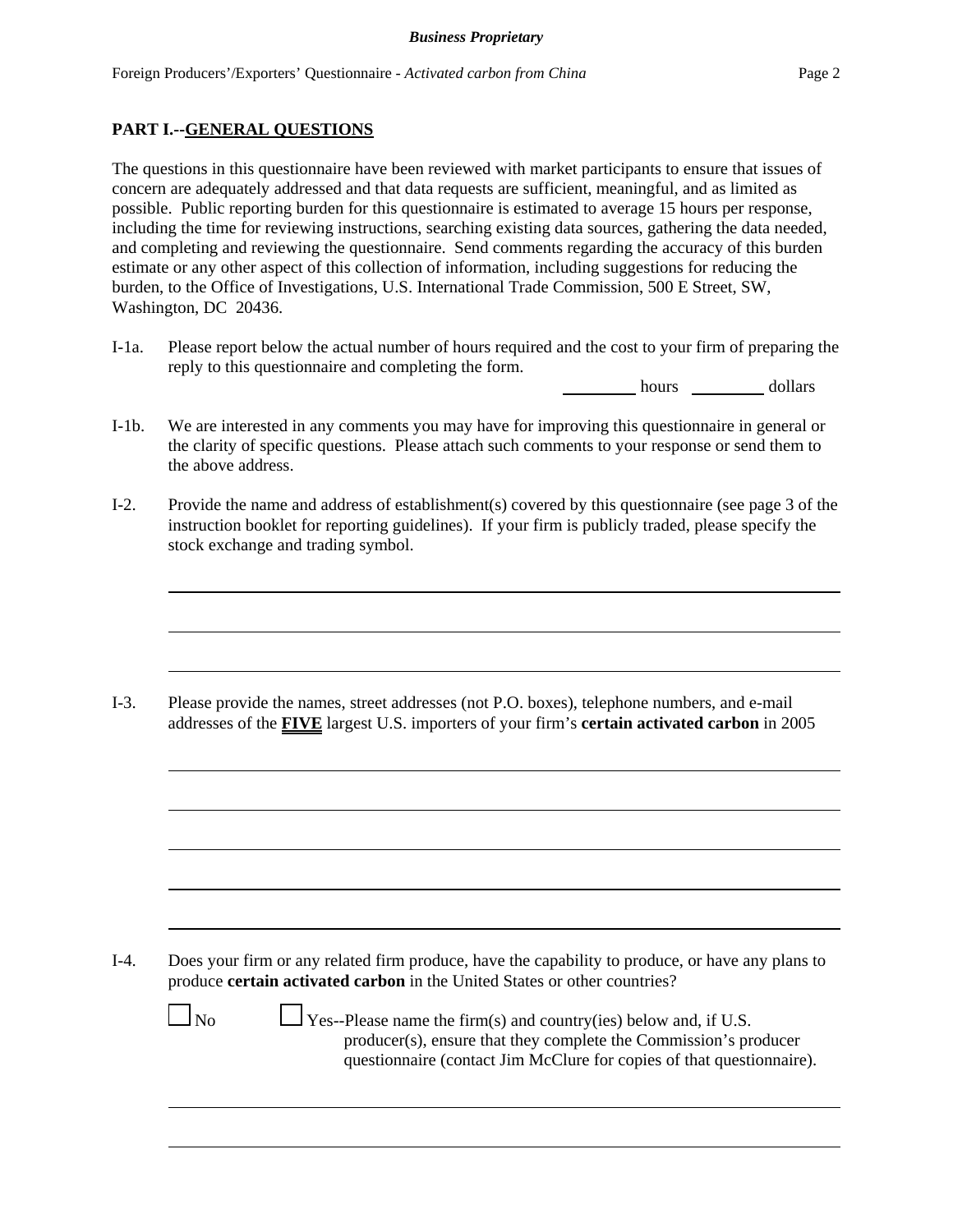#### **PART I.--GENERAL QUESTIONS--***Continued*

I-5. Does your firm or any related firm import or have any plans to import **certain activated carbon** into the United States?

 $\Box$  No  $\Box$  Yes--Please name the firm(s) below and ensure that they complete the Commission's importer questionnaire (contact Jim McClure for copies of that questionnaire).

#### **PART II.--TRADE AND RELATED INFORMATION**

II-1. Does your firm have any plans to add, expand, curtail, or shut down production capacity and/or production of **certain activated carbon** in China?

 $\Box$  No  $\Box$  Yes--Please describe those plans, including planned dates and capacity/ production quantities involved, and the reason(s) for such change(s). If the plans are to add or expand capacity or production, list (in descending order of importance) the markets (countries) to which such additional capacity or production would be directed.

II-2. What percentage of your firm's total sales in its most recent fiscal year was represented by sales of **certain activated carbon**?

| Percent |
|---------|
|         |

II-3. Does your firm produce products other than **certain activated carbon** on the same equipment and machinery used in the production of **certain activated carbon**?

|  | N <sub>0</sub> | $\Box$ Yes--List the following information. |
|--|----------------|---------------------------------------------|
|--|----------------|---------------------------------------------|

Basis for allocation of capacity data (e.g., sales): \_\_\_\_\_\_\_\_\_\_\_\_\_\_\_\_\_\_\_\_\_\_\_\_\_\_\_\_

Products produced on same equipment and share of total production in 2005 (in percent):

| Product                         | Percent | Product | Percent |
|---------------------------------|---------|---------|---------|
| <b>Certain activated carbon</b> |         |         |         |
|                                 |         |         |         |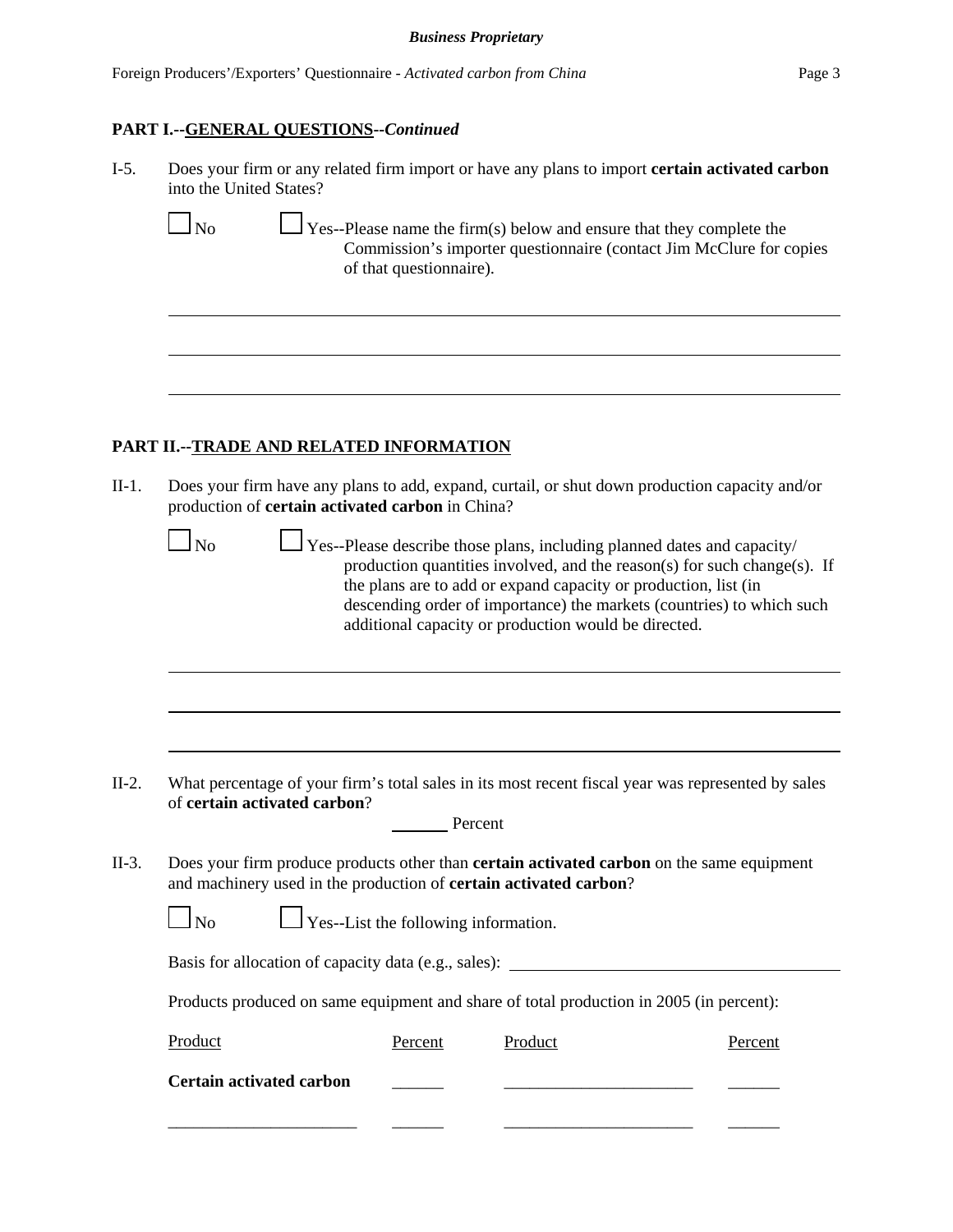# **PART II.--TRADE AND RELATED INFORMATION--***Continued*

|                            |                                       | including inventories held by firms identified in questions I-3, I-4, or I-5 above <sup>1</sup> ) since 2003?                                    | Has your firm maintained any inventories of <b>certain activated carbon</b> in the United States (not |      |
|----------------------------|---------------------------------------|--------------------------------------------------------------------------------------------------------------------------------------------------|-------------------------------------------------------------------------------------------------------|------|
| $\mathbf{I}_{\mathrm{No}}$ |                                       | Yes--Report the quantity (in 1,000 pounds) of such end-of-period<br>inventories below.                                                           |                                                                                                       |      |
| 2003                       | 2004                                  | <u>2005</u>                                                                                                                                      |                                                                                                       |      |
|                            |                                       | Does your firm sell certain activated carbon over the internet?                                                                                  |                                                                                                       |      |
| N <sub>o</sub>             | sales.                                | Yes-Please describe, noting the estimated percentage of your firm's total<br>sales of certain activated carbon in 2005 accounted for by internet |                                                                                                       |      |
|                            |                                       |                                                                                                                                                  |                                                                                                       |      |
|                            |                                       |                                                                                                                                                  |                                                                                                       |      |
|                            |                                       |                                                                                                                                                  |                                                                                                       |      |
|                            | remedies in any WTO-member countries? | Is the <b>certain activated carbon</b> exported by your firm subject to antidumping findings or                                                  |                                                                                                       |      |
| $\ln$                      |                                       | Yes--List the products(s), countries affected, and the date of such<br>findings/remedies.                                                        |                                                                                                       |      |
| <b>Product</b>             |                                       | Country                                                                                                                                          |                                                                                                       | Date |
|                            |                                       |                                                                                                                                                  |                                                                                                       |      |
|                            |                                       |                                                                                                                                                  |                                                                                                       |      |
|                            |                                       | Please explain the basis for your projections in questions II-8 and II-9.                                                                        |                                                                                                       |      |
|                            |                                       |                                                                                                                                                  |                                                                                                       |      |
|                            |                                       |                                                                                                                                                  |                                                                                                       |      |

<sup>&</sup>lt;sup>1</sup> Such firms will report inventories in the Commission's importer or producer questionnaire.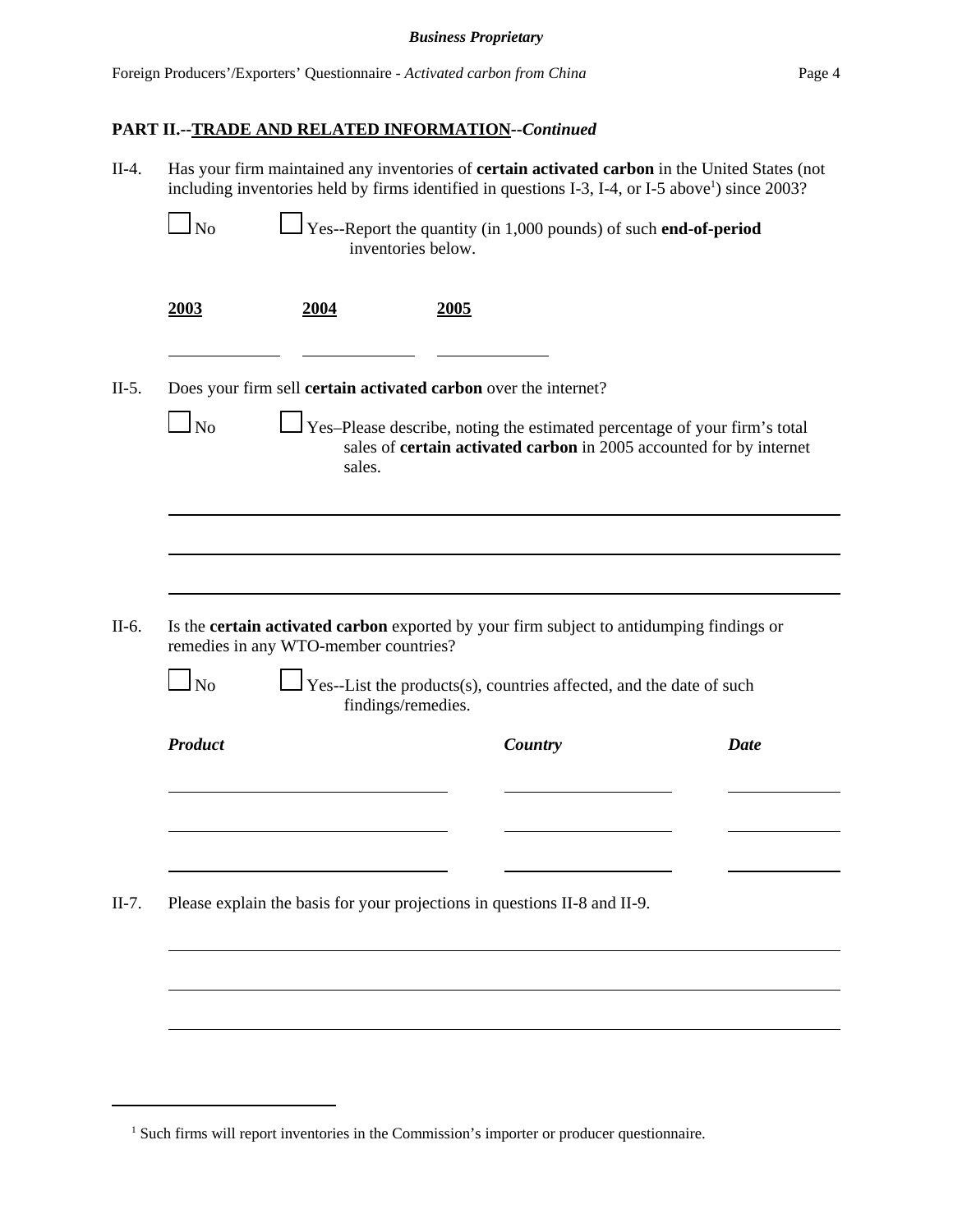# **PART II.--TRADE AND RELATED INFORMATION--***Continued*

II-8. Please report production capacity, production, shipments, and inventories of **CERTAIN ACTIVATED CARBON** produced by your firm in China during the specified periods.

| (Quantity in 1,000 pounds)                                                                                                                                                                                                                                                                |      |      |      |      |      |  |  |  |
|-------------------------------------------------------------------------------------------------------------------------------------------------------------------------------------------------------------------------------------------------------------------------------------------|------|------|------|------|------|--|--|--|
| <b>Actual experience</b><br><b>Projections</b><br><b>Item</b>                                                                                                                                                                                                                             |      |      |      |      |      |  |  |  |
|                                                                                                                                                                                                                                                                                           | 2003 | 2004 | 2005 | 2006 | 2007 |  |  |  |
| <b>AVERAGE PRODUCTION CAPACITY<sup>1</sup></b>                                                                                                                                                                                                                                            |      |      |      |      |      |  |  |  |
| BEGINNING-OF-PERIOD INVENTORIES <sup>2</sup>                                                                                                                                                                                                                                              |      |      |      |      |      |  |  |  |
| PRODUCTION <sup>3</sup>                                                                                                                                                                                                                                                                   |      |      |      |      |      |  |  |  |
| <b>SHIPMENTS:</b>                                                                                                                                                                                                                                                                         |      |      |      |      |      |  |  |  |
| Internal consumption/transfers                                                                                                                                                                                                                                                            |      |      |      |      |      |  |  |  |
| <b>Home market sales</b>                                                                                                                                                                                                                                                                  |      |      |      |      |      |  |  |  |
| <b>Exports to--</b>                                                                                                                                                                                                                                                                       |      |      |      |      |      |  |  |  |
| <b>United States<sup>45</sup></b>                                                                                                                                                                                                                                                         |      |      |      |      |      |  |  |  |
| All other export markets <sup>6</sup>                                                                                                                                                                                                                                                     |      |      |      |      |      |  |  |  |
| <b>Total exports</b>                                                                                                                                                                                                                                                                      |      |      |      |      |      |  |  |  |
| <b>Total shipments</b>                                                                                                                                                                                                                                                                    |      |      |      |      |      |  |  |  |
| <b>END-OF-PERIOD INVENTORIES</b>                                                                                                                                                                                                                                                          |      |      |      |      |      |  |  |  |
| week, ____ weeks per year. Please describe the methodology used to calculate production capacity, and explain any changes in<br>reported capacity (use additional pages as necessary).                                                                                                    |      |      |      |      |      |  |  |  |
| <sup>2</sup> Reconciliation of data.--Please note that the quantities reported above should reconcile as follows: beginning-of-period<br>inventories, plus production, less total shipments, equals end-of-period inventories. Do the data reported reconcile?<br>Yes No--Please explain: |      |      |      |      |      |  |  |  |
| <sup>3</sup> Please estimate the percentage of total production of certain activated carbon in China accounted for by your firm's production<br>in 2005.<br>Percent                                                                                                                       |      |      |      |      |      |  |  |  |
| <sup>4</sup> Please estimate the percentage of total exports to the United States of certain activated carbon from China accounted for by<br>your firm's exports in 2005.<br>Percent                                                                                                      |      |      |      |      |      |  |  |  |
| <sup>5</sup> Please estimate the percentage of your firm's exports to the United States constituted by granular, powdered, and pelletized<br>certain activated carbon in 2005.<br>Powdered percent<br>Granular _____ percent<br>Pelletized ______ percent                                 |      |      |      |      |      |  |  |  |
|                                                                                                                                                                                                                                                                                           |      |      |      |      |      |  |  |  |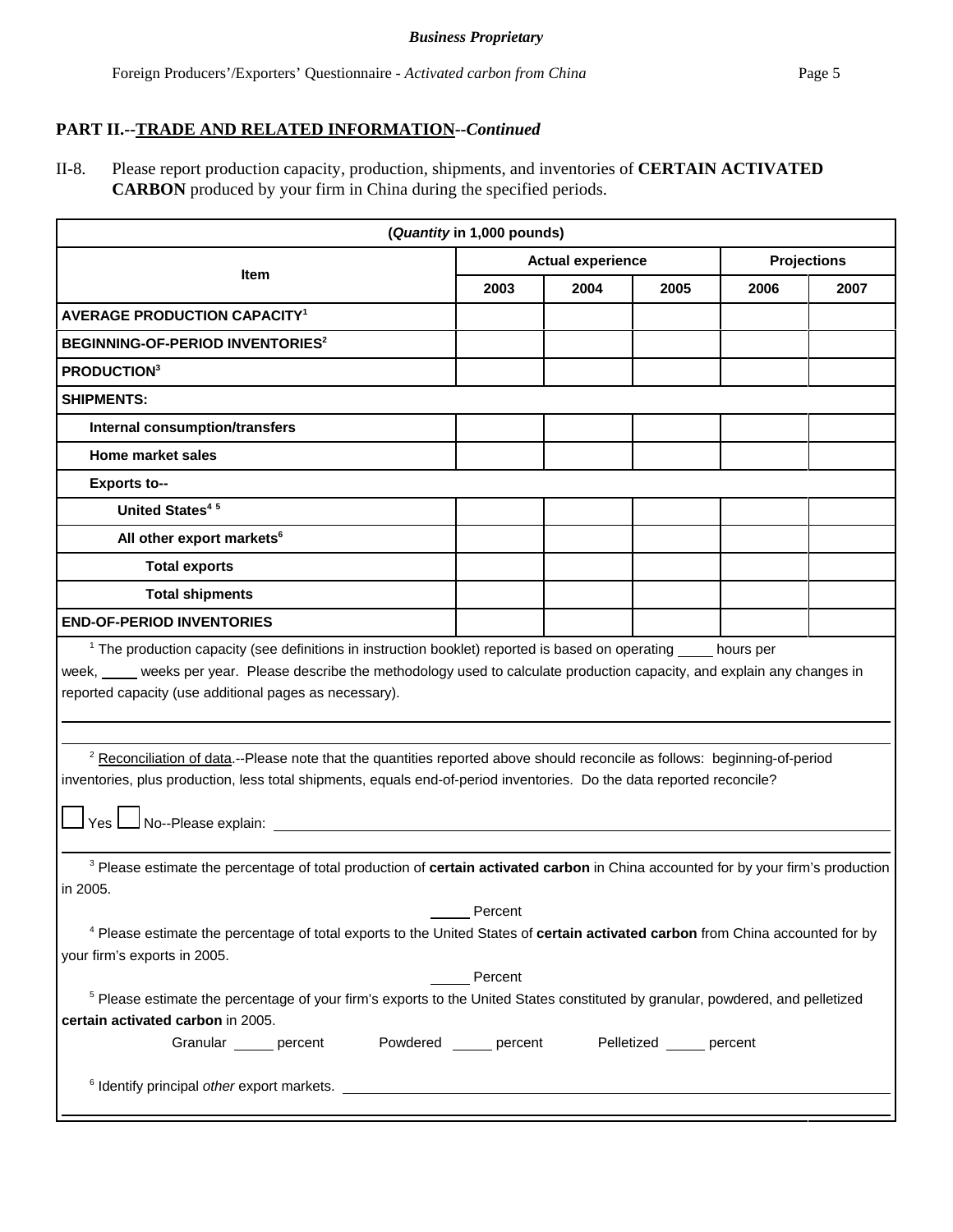# **PART II.--TRADE AND RELATED INFORMATION--***Continued*

II-8. Please report production capacity, production, shipments, and inventories of **CHEMICALLY ACTIVATED CARBON** produced by your firm in China during the specified periods.

| (Quantity in 1,000 pounds)                                                                                                                                                                                                                                                                                                                                                                                                                                                                                                                                                                                                                                                                  |                         |      |                           |      |      |  |  |  |  |
|---------------------------------------------------------------------------------------------------------------------------------------------------------------------------------------------------------------------------------------------------------------------------------------------------------------------------------------------------------------------------------------------------------------------------------------------------------------------------------------------------------------------------------------------------------------------------------------------------------------------------------------------------------------------------------------------|-------------------------|------|---------------------------|------|------|--|--|--|--|
| <b>Actual experience</b><br><b>Projections</b>                                                                                                                                                                                                                                                                                                                                                                                                                                                                                                                                                                                                                                              |                         |      |                           |      |      |  |  |  |  |
| <b>Item</b>                                                                                                                                                                                                                                                                                                                                                                                                                                                                                                                                                                                                                                                                                 | 2003                    | 2004 | 2005                      | 2006 | 2007 |  |  |  |  |
| <b>AVERAGE PRODUCTION CAPACITY<sup>1</sup></b>                                                                                                                                                                                                                                                                                                                                                                                                                                                                                                                                                                                                                                              |                         |      |                           |      |      |  |  |  |  |
| BEGINNING-OF-PERIOD INVENTORIES <sup>2</sup>                                                                                                                                                                                                                                                                                                                                                                                                                                                                                                                                                                                                                                                |                         |      |                           |      |      |  |  |  |  |
| <b>PRODUCTION3</b>                                                                                                                                                                                                                                                                                                                                                                                                                                                                                                                                                                                                                                                                          |                         |      |                           |      |      |  |  |  |  |
| <b>SHIPMENTS:</b>                                                                                                                                                                                                                                                                                                                                                                                                                                                                                                                                                                                                                                                                           |                         |      |                           |      |      |  |  |  |  |
| Internal consumption/transfers                                                                                                                                                                                                                                                                                                                                                                                                                                                                                                                                                                                                                                                              |                         |      |                           |      |      |  |  |  |  |
| <b>Home market sales</b>                                                                                                                                                                                                                                                                                                                                                                                                                                                                                                                                                                                                                                                                    |                         |      |                           |      |      |  |  |  |  |
| <b>Exports to--</b>                                                                                                                                                                                                                                                                                                                                                                                                                                                                                                                                                                                                                                                                         |                         |      |                           |      |      |  |  |  |  |
| <b>United States<sup>45</sup></b>                                                                                                                                                                                                                                                                                                                                                                                                                                                                                                                                                                                                                                                           |                         |      |                           |      |      |  |  |  |  |
| All other export markets <sup>6</sup>                                                                                                                                                                                                                                                                                                                                                                                                                                                                                                                                                                                                                                                       |                         |      |                           |      |      |  |  |  |  |
| <b>Total exports</b>                                                                                                                                                                                                                                                                                                                                                                                                                                                                                                                                                                                                                                                                        |                         |      |                           |      |      |  |  |  |  |
| <b>Total shipments</b>                                                                                                                                                                                                                                                                                                                                                                                                                                                                                                                                                                                                                                                                      |                         |      |                           |      |      |  |  |  |  |
| <b>END-OF-PERIOD INVENTORIES</b>                                                                                                                                                                                                                                                                                                                                                                                                                                                                                                                                                                                                                                                            |                         |      |                           |      |      |  |  |  |  |
| week, ____ weeks per year. Please describe the methodology used to calculate production capacity, and explain any changes in<br>reported capacity (use additional pages as necessary).                                                                                                                                                                                                                                                                                                                                                                                                                                                                                                      |                         |      |                           |      |      |  |  |  |  |
| <sup>2</sup> Reconciliation of data.--Please note that the quantities reported above should reconcile as follows: beginning-of-period<br>inventories, plus production, less total shipments, equals end-of-period inventories. Do the data reported reconcile?<br>$\sqrt{\frac{1}{1+\frac{1}{1+\frac{1}{1+\frac{1}{1+\frac{1}{1+\frac{1}{1+\frac{1}{1+\frac{1}{1+\frac{1}{1+\frac{1}{1+\frac{1}{1+\frac{1}{1+\frac{1}{1+\frac{1}{1+\frac{1}{1+\frac{1}{1+\frac{1}{1+\frac{1}{1+\frac{1}{1+\frac{1}{1+\frac{1}{1+\frac{1}{1+\frac{1}{1+\frac{1}{1+\frac{1}{1+\frac{1}{1+\frac{1}{1+\frac{1}{1+\frac{1}{1+\frac{1}{1+\frac{1}{1+\frac{1}{1+\frac{1}{1+\frac{1}{1+\frac{1}{1+\frac{1}{1+\frac$ |                         |      |                           |      |      |  |  |  |  |
| <sup>3</sup> Please estimate the percentage of total production of chemically activated carbon in China accounted for by your firm's<br>production in 2005.                                                                                                                                                                                                                                                                                                                                                                                                                                                                                                                                 |                         |      |                           |      |      |  |  |  |  |
| Percent<br><sup>4</sup> Please estimate the percentage of total exports to the United States of chemically activated carbon from China accounted for                                                                                                                                                                                                                                                                                                                                                                                                                                                                                                                                        |                         |      |                           |      |      |  |  |  |  |
| by your firm's exports in 2005.<br>Percent                                                                                                                                                                                                                                                                                                                                                                                                                                                                                                                                                                                                                                                  |                         |      |                           |      |      |  |  |  |  |
| <sup>5</sup> Please estimate the percentage of your firm's exports to the United States constituted by granular, powdered, and pelletized                                                                                                                                                                                                                                                                                                                                                                                                                                                                                                                                                   |                         |      |                           |      |      |  |  |  |  |
| chemically activated carbon in 2005.                                                                                                                                                                                                                                                                                                                                                                                                                                                                                                                                                                                                                                                        |                         |      |                           |      |      |  |  |  |  |
| Granular _____ percent                                                                                                                                                                                                                                                                                                                                                                                                                                                                                                                                                                                                                                                                      | Powdered ______ percent |      | Pelletized ______ percent |      |      |  |  |  |  |
|                                                                                                                                                                                                                                                                                                                                                                                                                                                                                                                                                                                                                                                                                             |                         |      |                           |      |      |  |  |  |  |